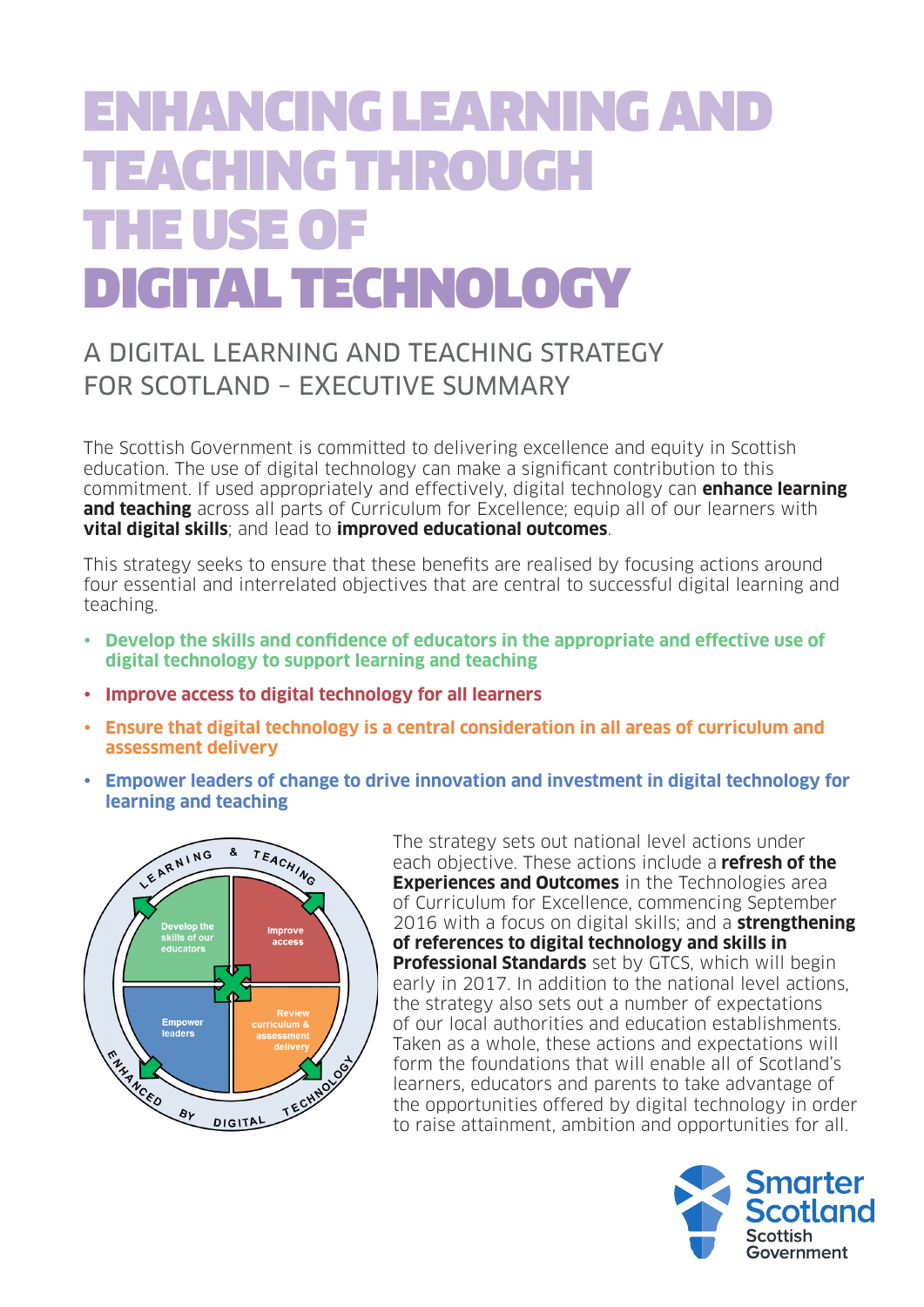## **The Role of the Scottish Government and National Bodies**

To help to achieve our objectives, the Scottish Government and national level delivery partners will work with local partners to:

## **DEVELOP THE SKILLS OF OUR EDUCATORS**

- Ensure Professional Standards for Registration and for Career Long Professional Learning reflect the importance of digital technology and skills.
- Ensure that Initial Teacher Education (ITE) providers instil the benefits of using digital technology to enhance learning and teaching in their students, in line with GTCS Standards for Registration.
- Ensure that a range of formal and informal professional learning opportunities are available to educators at all stages to equip them with the skills and confidence to use digital technology appropriately and effectively, in line with GTCS Standards for Career Long Professional Learning.

## **IMPROVE ACCESS**

- Continue national investment into initiatives that support digital access in education establishments.
- Provide guidance at a national and local level around learner access to digital technology.
- Promote approaches to digital infrastructure in education that put users' needs at the heart of the design.
- Encourage and facilitate the development of partnerships that will improve digital access and digital skills development opportunities for our learners.

#### **REVIEW CURRICULUM AND ASSESSMENT DELIVERY**

- Ensure aspects of Curriculum for Excellence relating to the use of digital technology and the development of digital skills are relevant, ambitious and forward looking.
- Support, develop and embed approaches to assessment that make effective use of digital technology.

#### **EMPOWER LEADERS**

- Ensure that the vision laid out in this strategy is adequately captured in Professional Standards, self-evaluation guidance and inspections of educational provision in Scotland.
- Support local leaders and decision makers to lead change in their local contexts through accessing and sharing relevant research in order to identify effective approaches to the use of digital technology in education.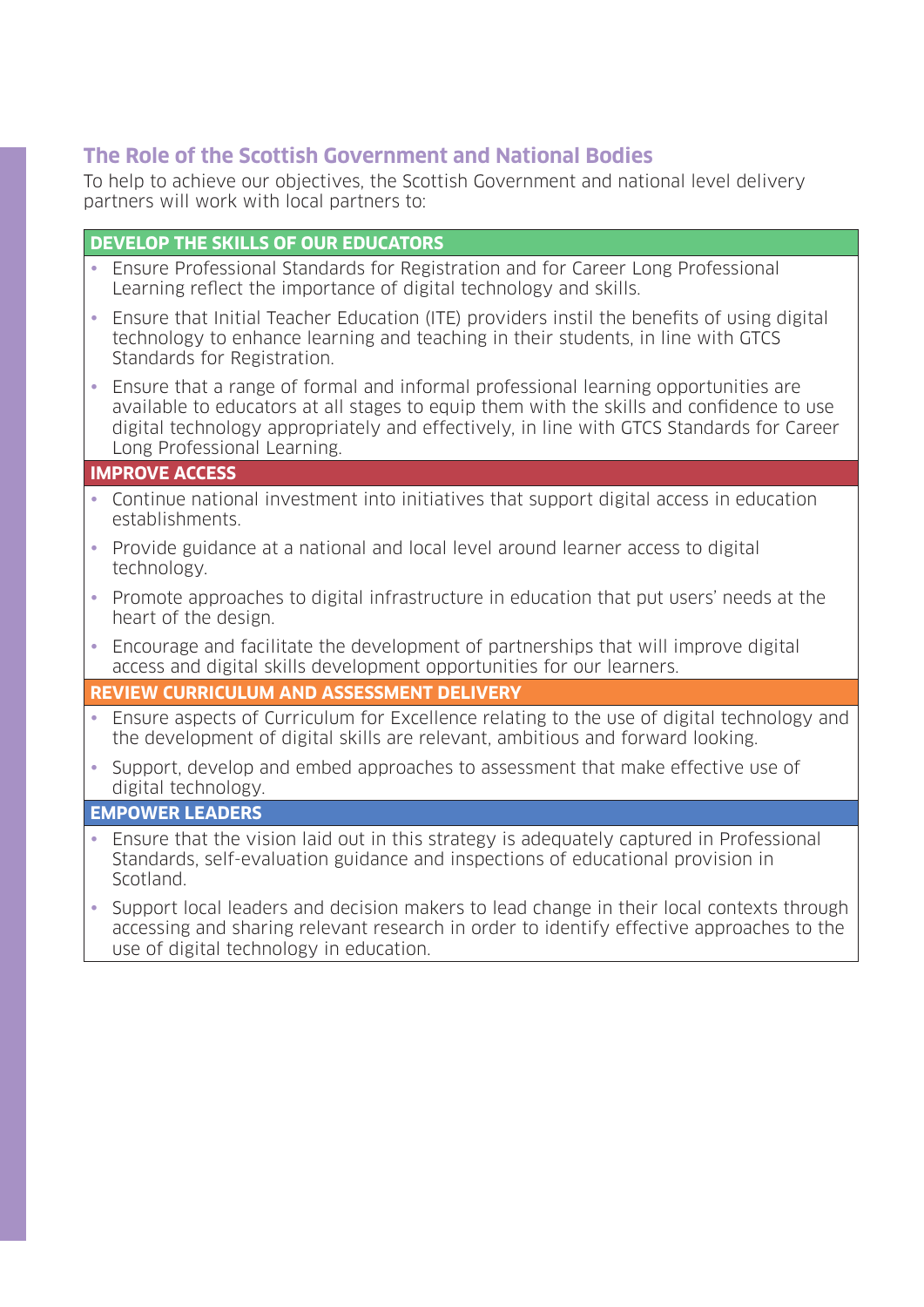## **The Role of Local Authorities**

authority boundaries.

## **DEVELOP THE SKILLS OF OUR EDUCATORS**

• Provide their educators with access to a range of career long professional learning opportunities to support digital learning and teaching. • Actively share experiences, information and opportunities that will support the professional development of their educators. **IMPROVE ACCESS** • Have an ambitious strategy regarding the use of digital technology in education and actively look for opportunities to continually invest in a sustainable digital infrastructure; including the procurement of appropriate digital devices. • Ensure that digital technology is a key consideration in all local authority investment programmes pertaining to improvements in the education estate. • Facilitate dialogue between local authority IT and education departments to ensure that education establishments receive appropriate and effective digital access and that the future needs of learners are proactively and regularly considered. • Support education establishments in delivering digital access to all learners. • Actively participate in Education Scotland's 'Digital Leaders Group' and look to share knowledge across local authority boundaries. • Ensure that all learners and educators within the local authority area can access relevant digital tools and services by assigning them with a Glow login. **REVIEW CURRICULUM AND ASSESSMENT DELIVERY** • Actively work with SQA to help develop and improve approaches to digital assessment. • Support education establishments in delivering the revised technologies area of Curriculum for Excellence, with particular focus on digital literacy and Computing Science. • Support education establishments in identifying how digital technology can be used to enhance learning and teaching across all curriculum areas. **EMPOWER LEADERS** • Develop local strategies that will help educational leaders to ensure that all learners can benefit from an education enhanced by digital technology. • Provide access to a range of career long professional learning opportunities for educational leaders, allowing them to make informed decisions about the best use of digital technology to enrich education and promote digital skills development. • Actively share knowledge and examples of how digital technology can enrich education and facilitate digital skills development across education establishments and local